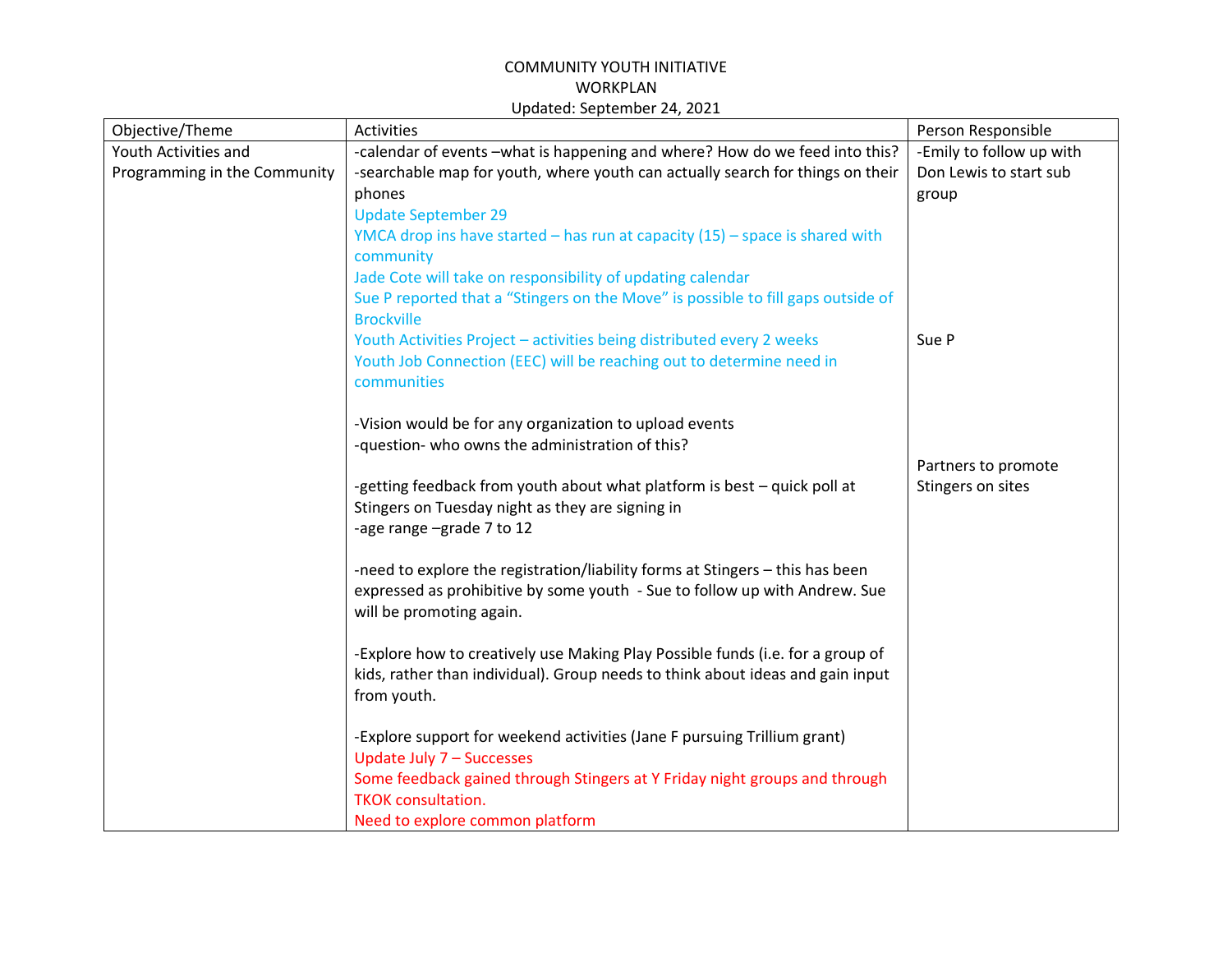|                | Action: Role this into work of youth engagement committee                         |                            |
|----------------|-----------------------------------------------------------------------------------|----------------------------|
|                | <b>Suggestion of accessing MPP funds</b>                                          |                            |
|                | Still exploring weekend activities.                                               |                            |
|                | Lorena reported that youth engagement position has been advertised.               |                            |
|                |                                                                                   |                            |
|                | Jeremy- Working on ways to connect youth through social media, reaching           |                            |
|                | out to youth on ways for they get / receive information; info through school      |                            |
|                | announcements/flyers, identifying a variety of activities, importance of          |                            |
|                | connecting partnership through their friends, value of word or mouth, Robyn       |                            |
|                | - ability to support with transportation to activities and filling gaps with arts |                            |
|                | activities; Y programs beginning for youth double-vaccd;                          |                            |
|                |                                                                                   |                            |
|                | Sue - Youth Activity Kits wrapped up end of August as Covid specific project;     |                            |
|                | 5000+ kits delivered; Stingers pop-ups, attendance increasing since school        |                            |
|                | restarts, looking for agencies back to help run activities                        |                            |
|                |                                                                                   |                            |
| Advocacy       | -start time of school day is problematic for high school/adolescents- we          | Allison, Don and Louise to |
|                | would like to advocate as a group for a school day that is more aligned with      | guide the group re: how to |
|                | adolescent development                                                            | advocate                   |
|                | Letter written by Erin Lee and Margaret and shared with Board chairs.             |                            |
|                | <b>Tabled because of COVID</b>                                                    | Margaret to speak with     |
|                | -transportation advocacy (free buses, buses available for youth specific nights   | <b>Cameron Wales</b>       |
|                | e.g. Y youth night)- should we do this through Council's youth advisory?          |                            |
|                | Tom, Margaret, Jennifer Labelle, Cameron met with Brockville CEO. Pilot           |                            |
|                | youth bussing plan approved by Council.                                           |                            |
| Transportation | -how do the bus routes and fees work to be youth friendly                         |                            |
|                | -is there a way we can be providing free bussing in the community                 |                            |
|                | -follow up with Cameron Wales/Jane Fullarton, who sit on transportation           |                            |
|                | committee (Marg $F$ ) – review the taskforce report                               |                            |
|                | -Explore rural access to transportation for in town events, should go through     |                            |
|                | Municipal Rec directors or committee - Margaret can follow up                     |                            |
|                | July 7                                                                            |                            |
|                | Could we look at different routes at different times of day                       |                            |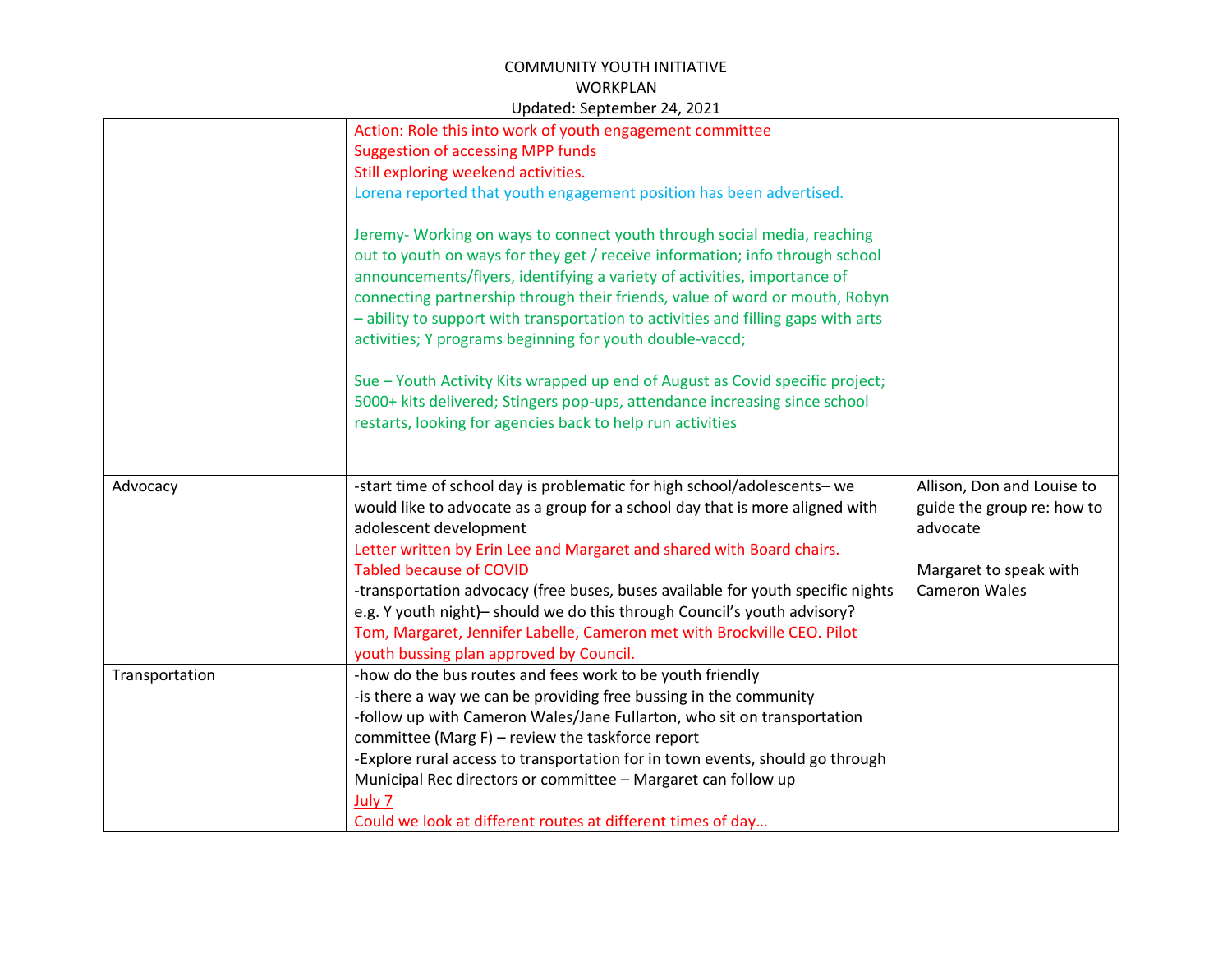|                 | $\frac{1}{2}$                                                                                                           |  |
|-----------------|-------------------------------------------------------------------------------------------------------------------------|--|
|                 | Rural transportation - Margaret will connect with recreation directors and will<br>continue research on best practices. |  |
|                 | Cameron will look into youth transportation pilot - is there a need for                                                 |  |
|                 | vouchers?                                                                                                               |  |
|                 |                                                                                                                         |  |
|                 | Council approved pilot youth transit pilot project - tickets provided to                                                |  |
|                 | agencies in community to assist with getting youth to activities, River route                                           |  |
|                 | (Cardinal) ends at 5:30 pm;                                                                                             |  |
| Safety/Wellness | -Consider Community Safety and Wellbeing plan -it's complete but not sure                                               |  |
|                 | how it's been rolled out - and whether we can input some of the                                                         |  |
|                 | implementation pieces                                                                                                   |  |
|                 |                                                                                                                         |  |
|                 | -Municipal Drug Strategy - Tom has attended meetings since we last met. Jan                                             |  |
|                 | 10 <sup>th</sup> meeting that Tom is attending with some City staff                                                     |  |
|                 | -harm reduction - needle clean up will target areas that were identified in                                             |  |
|                 | some of the data collected in summer. Southwest end of Brockville is where                                              |  |
|                 | greatest volume of needles are found.                                                                                   |  |
|                 | -vision is for community to advocate for MDS                                                                            |  |
|                 | -Jen Adams has written proposal to use Wall St Church as a warming shelter                                              |  |
|                 | -Jan 29 <sup>th</sup> is a potential date for a community education                                                     |  |
|                 | July 7                                                                                                                  |  |
|                 | Tom spoke to Brockville CEO re: needle exchange boxes                                                                   |  |
|                 | MDS - need to bring in youth piece                                                                                      |  |
|                 | Question - is there needle drop off at methadone clinic.                                                                |  |
|                 | Action Greg will follow up with Tom.                                                                                    |  |
|                 | Tom - MDS has had a couple of meetings so far. Would like a member from                                                 |  |
|                 | LLGAMH and looking for youth members                                                                                    |  |
|                 | Shawn will be contact for LLGAMH                                                                                        |  |
|                 | There have been 13 overdoses since March in LG.                                                                         |  |
|                 | -Planet Youth - very active in Lanark, we need to watch and bring back info                                             |  |
|                 | from how that is gaining traction and how it can link to Leeds-Grenville                                                |  |
|                 | July 7                                                                                                                  |  |
|                 | Grade 10 surveys moving ahead in Lanark schools Michelle will continue to act                                           |  |
|                 | as liaison.                                                                                                             |  |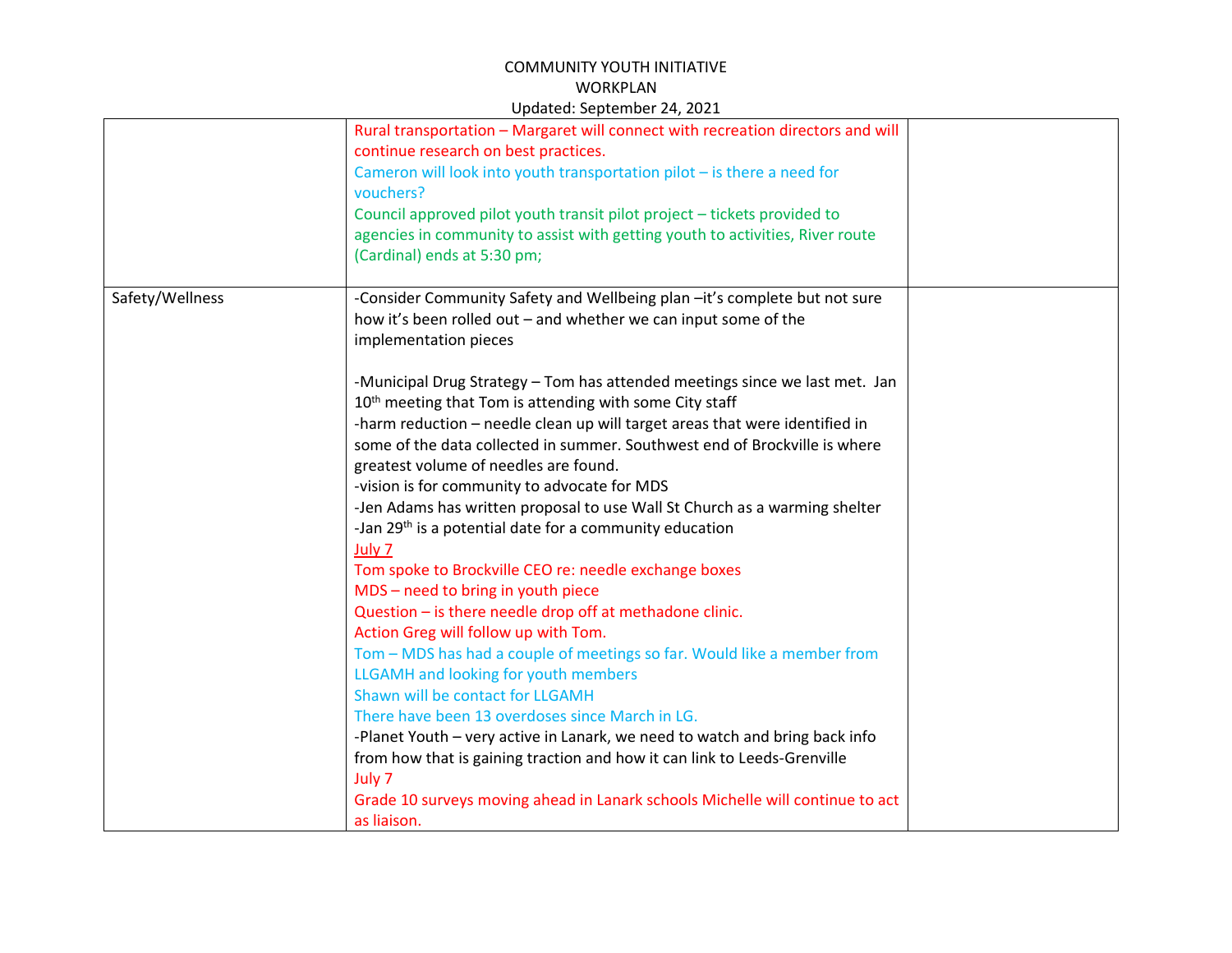|                         | Questions re: COVID will be added to surveys.                                  |  |
|-------------------------|--------------------------------------------------------------------------------|--|
|                         | September 29 - Planet Youth is on hold for the time being                      |  |
|                         | December - Municipal Drug strategy Steering Committee has been                 |  |
|                         | established                                                                    |  |
|                         |                                                                                |  |
|                         | -CMH has been working with LLG Addictions and Mental Health to try and         |  |
|                         | build capacity at CMH around addictions issues for youth (e.g. staff person    |  |
|                         | from Addictions and Mental Health to spend day a week with CMH to work         |  |
|                         | with their staff)                                                              |  |
|                         | -What other opportunities are there for addictions supports to be in schools ? |  |
|                         | Still a challenge accessing services through LLGAMH                            |  |
|                         | Often went through schools for referrals before COVID-challenge will be        |  |
|                         | accessing kids in school                                                       |  |
|                         | Action: Don will reach out to Lorena and Shawn Souder for a meeting re:        |  |
|                         | addiction services this needs to come to larger meeting.                       |  |
|                         |                                                                                |  |
|                         | Brockville MDS - connection for youth to community agencies re diversion,      |  |
|                         | addictions support; work on at-stigma campaign                                 |  |
|                         |                                                                                |  |
|                         | Partnership with RNJ, CMHLG, School Boards and Addictions supporting youth     |  |
|                         | access addictions support                                                      |  |
| <b>Public Education</b> | -library can make space available for public info sessions                     |  |
|                         | -HT sessions                                                                   |  |
|                         | -Jane Hess and Don - public education re: different drugs                      |  |
|                         | -Facebook livestreaming could be used as a communication mechanism             |  |
|                         | -youth justice committee - Louise can be the liaison b/w it and this group     |  |
|                         | July 7-need to follow up on Facebook Livestreaming                             |  |
|                         | Michelle can potentially offer ASSIST training                                 |  |
|                         | September 29                                                                   |  |
|                         | Don - there are still barriers for youth accessing services                    |  |
|                         | Lorena will schedule a meeting with Alison, Shawn, Don, Michelle and Sue P     |  |
|                         | to discuss addiction services                                                  |  |
|                         | Sessions with MDS and addictions for community                                 |  |
|                         | Both boards partnership with Lung Health re Vaping and Cannabis use;           |  |